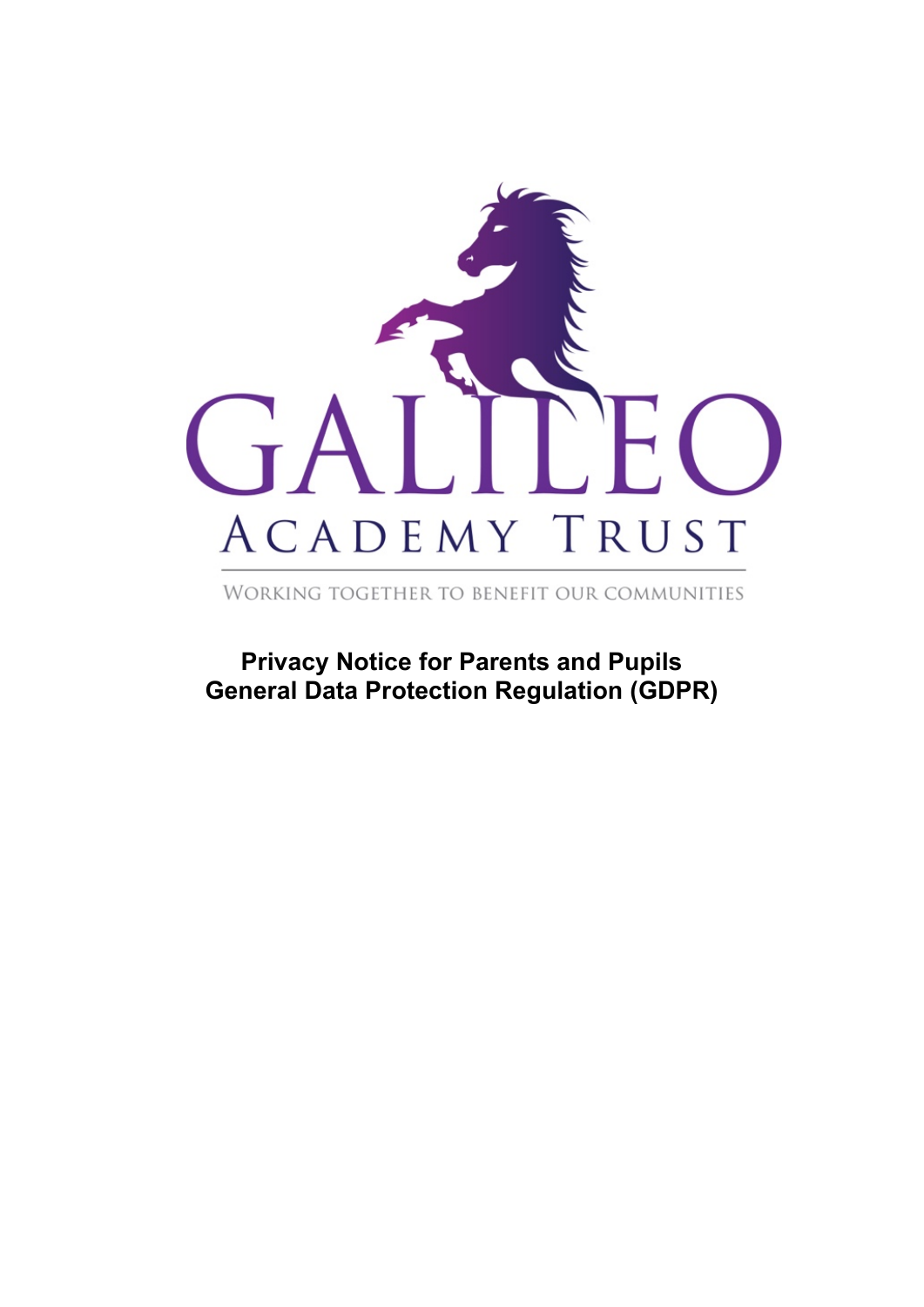*This Privacy Notice has been written to inform parents and pupils* of The Galileo Trust about what we do with your personal information. This Notice may be subject *to change as the Data Protection Bill progresses.*

#### **Who are we?**

The Galileo Multi-Academy Trust is a 'Data Controller' as defined by Article 4 (7) of GDPR. This means that we determine the purposes for which, and the manner in which, your personal data is processed. We have a responsibility to you and your personal data and will only collect and use this in ways which are compliant with data protection legislation.

The school has appointed Veritau Ltd to be its Data Protection Officer (DPO). The role of the DPO is to ensure that the school is compliant with GDPR and to oversee data protection procedures. Veritau's contact details are:



## **What information do we collect?**

The categories of information that we collect, hold and share include the following:

- Personal information of pupils and their family members e.g. name, pupil number, DOB and address
- Educational attainment
- Free school meal eligibility
- Attendance information
- Assessment information
- Behavioural information
- Safeguarding information

We will also process certain 'special category' data about our pupils including:

• Relevant medical information- please note that where the pupil has a severe allergy or is thought to be at risk of needing emergency care for a medical issue then this will be shared with all the staff. We may do this in the form of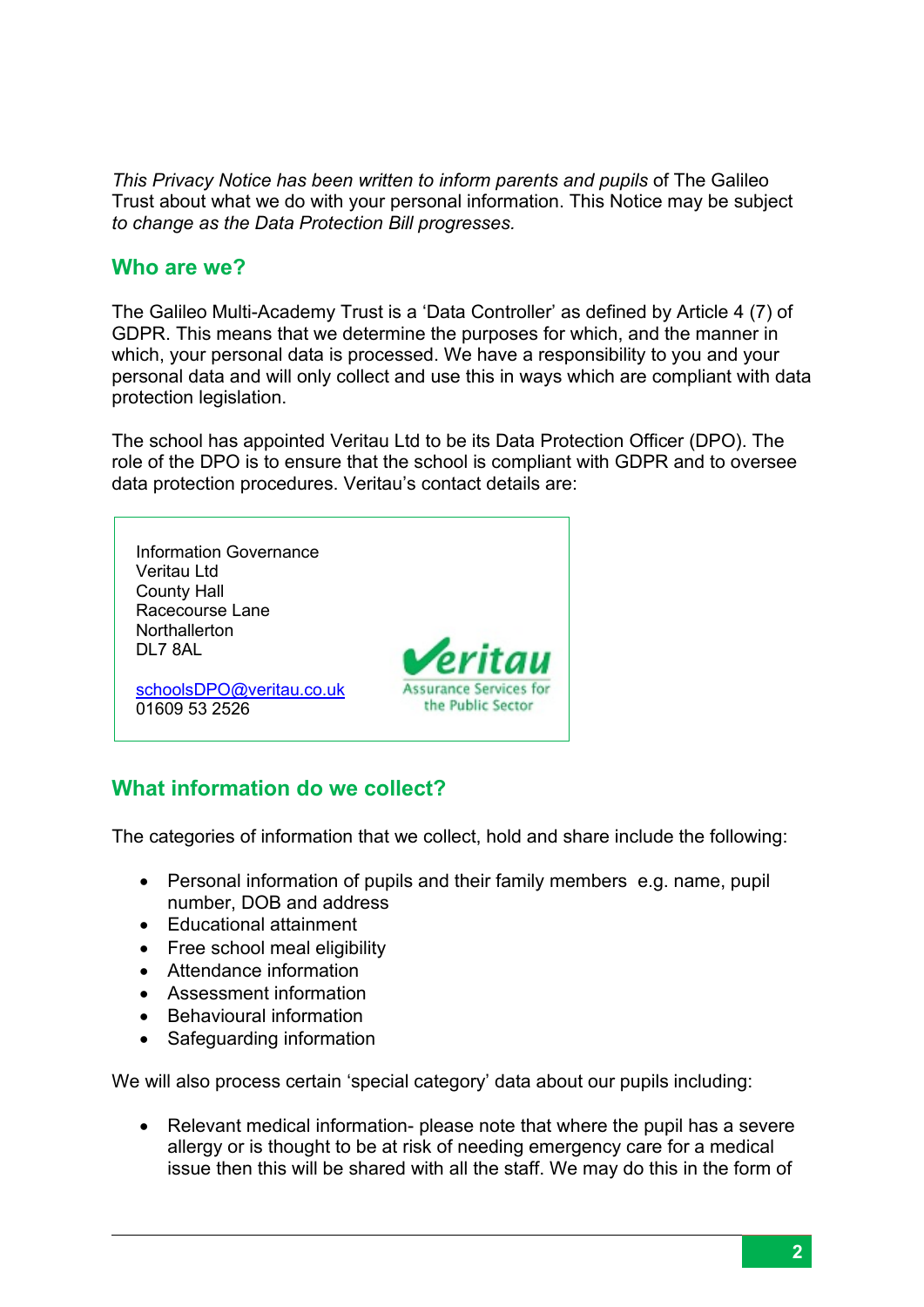photo identification in the staff room to ensure that all staff are aware of the issues should an emergency situation arise

- Special Educational Needs and Disabilities information
- Race, ethnicity and religion
- Biometric data e.g. thumbprints

#### **Why do we collect your personal data?**

We use the information we collect:

- to support pupil learning
- to monitor and report on pupil progress
- to provide appropriate pastoral care
- to assess the quality of our services

Any personal data that we process about our pupils and parents is done so in accordance with Article 6 and Article 9 of GDPR:

Our legal basis for processing your personal data, in line with Article 6(1)(c) include:

- Education Act 1944,1996, 2002
- Education and Adoption Act 2016
- Education (Information About Individual Pupils)(England) Regulations 2013
- Education (Pupil Information) (England) Regulations 2005
- Education and Skills Act 2008
- Children Act 1989, 2004
- Children and Families Act 2014
- Equality Act 2010
- Education (Special Educational Needs) Regulations 2001

We also process information in accordance with Article 6(e) and Article 9(2)(g) as part of the official authority vested in us as Data Controller and for reasons of substantial public interest. Such processing, which is not mandatory but is considered to be in our pupils' interests, include:

- School trips
- Extra curricular activities

Whilst the majority of pupil information you provide to us is mandatory, some of it is provided to us on a voluntary basis. When we do process this additional information we will ensure that we ask for your consent to process this.

#### **Who do we obtain your information from?**

Much of the information we process will be obtained directly from you (pupils and parents). We will also process information received from: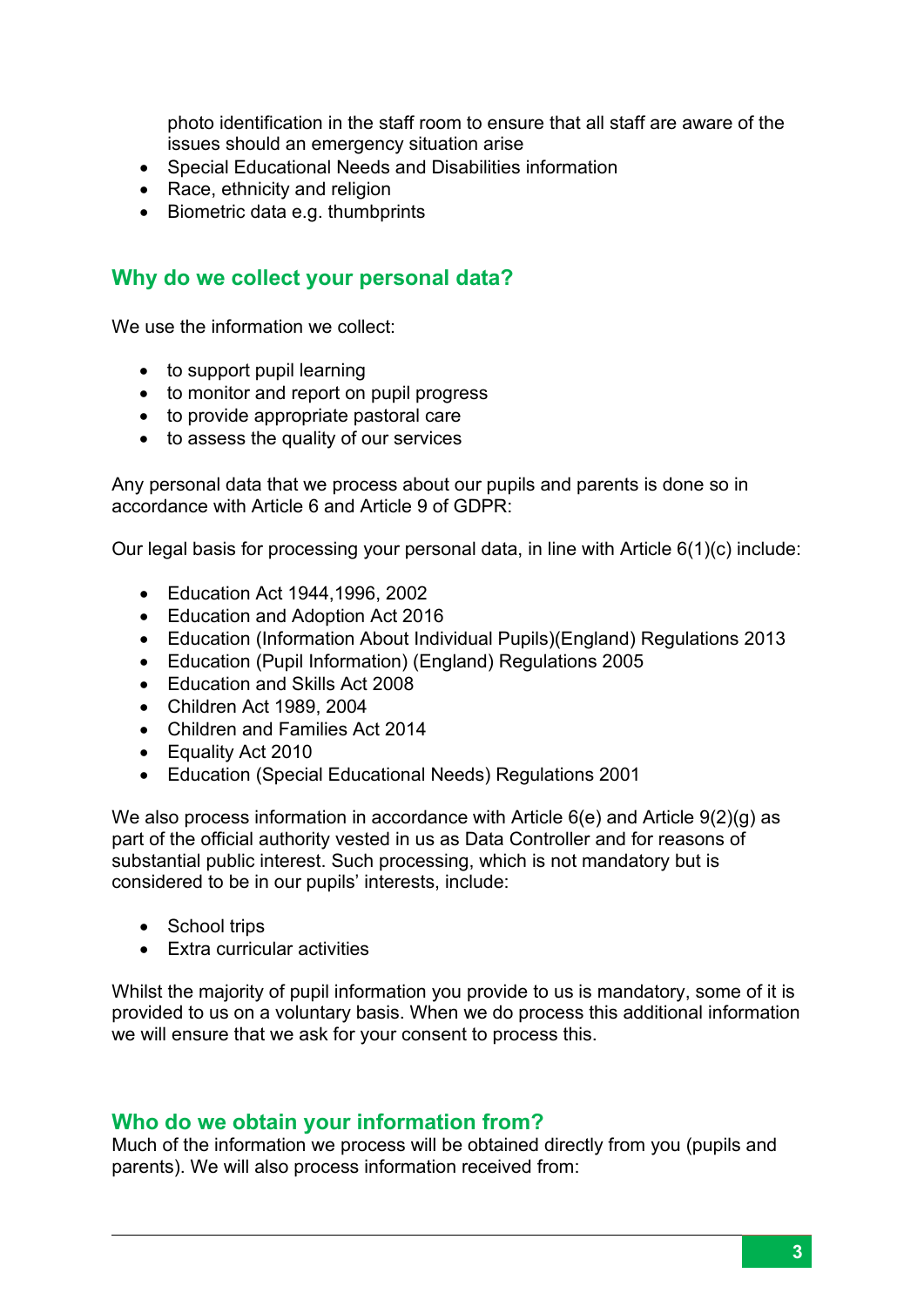- Department for Education (DfE)
- Local Education Authority (Redcar and Cleveland Council)
- Previous schools attended

#### **Who do we share your personal data with?**

We routinely share pupil information with:

- schools that the pupils attend after leaving us
- our Local Education Authority (Redcar and Cleveland Council)
- the Department for Education (DfE)
- National Health Service bodies
- Galileo Multi-Academy Trust

For more information on information sharing with the DfE (including the National Pupil Database and Census) please go to:

[https://www.gov.uk/government/publications/national-pupil-database-user-guide-and](https://www.gov.uk/government/publications/national-pupil-database-user-guide-and-supporting-information)[supporting-information](https://www.gov.uk/government/publications/national-pupil-database-user-guide-and-supporting-information)

We will not share any information about you outside the school without your consent unless we have a lawful basis for doing so.

# **How long do we keep your personal data for?**

Galileo Multi-Academy Trust will keep your data in line with our Information Policy. Most of the information we process about you will be retained as determined by statutory obligations. Any personal information which we are not required by law to retain will only be kept for as long as is necessary to fulfil our organisational needs.

## **What rights do you have over your data?**

Under GDPR parents and pupils have the following rights in relation to the processing of their personal data:

- to be informed about how we process your personal data. This notice fulfils this obligation
- to request access to your personal data that we hold, and be provided with a copy of it
- to request that your personal data is amended if inaccurate or incomplete
- to request that your personal data is erased where there is no compelling reason for its continued processing
- to request that the processing of your personal data is restricted
- to object to your personal data being processed